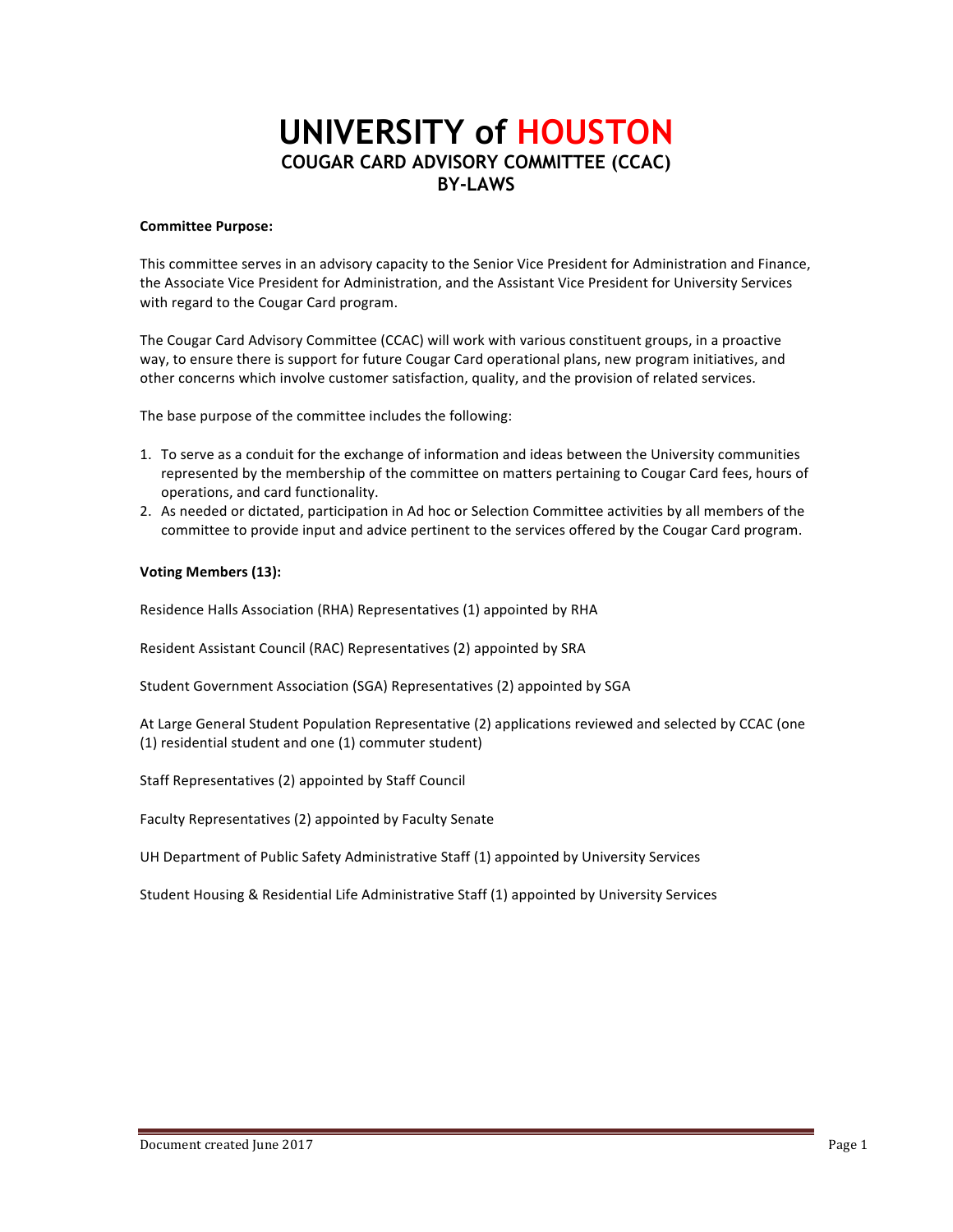## **Ex-Officio Members (Non-Voting):**

AVC/AVP of Administration or Designee

AVC/AVP of Public Safety Security or Designee

**AVP DSAES or Designee** 

Executive Director, University Services or Designee

Representatives from Campus Services

Representatives from Athletics Department

Representatives from Student Residential Life and Housing Administration

## **Committee Chair and Vice Chair:**

Elected annually and shall be a representative from the students, faculty or staff voting members

## **Terms:**

Terms begin June 1 and end May 31 of each year.

#### **Term Limits per Appointment:**

Residence Halls Association Representatives (1) 1 member will have a 2 year term limit

- Resident Assistant Council Representatives (2) 1 member will have a 1 year term limit 1 member will have a 2 Year term limit
- Student Government Association Representatives (2) 1 member will have a 1 year term limit 1 member will have a 2 Year term limit
- At-Large General Student Population Representative (2) 1 residential member will have a 1 year term limit 1 commuter member will have a 2 Year term limit

## Staff Council (2) 2 Year Term Limit

Faculty Senate (2) 2 Year Term Limit

- UH Department of Public Safety Administration (1) 2 Year Term Limit
- Student Housing & Residential Life Administration (1) 2 Year Term Limit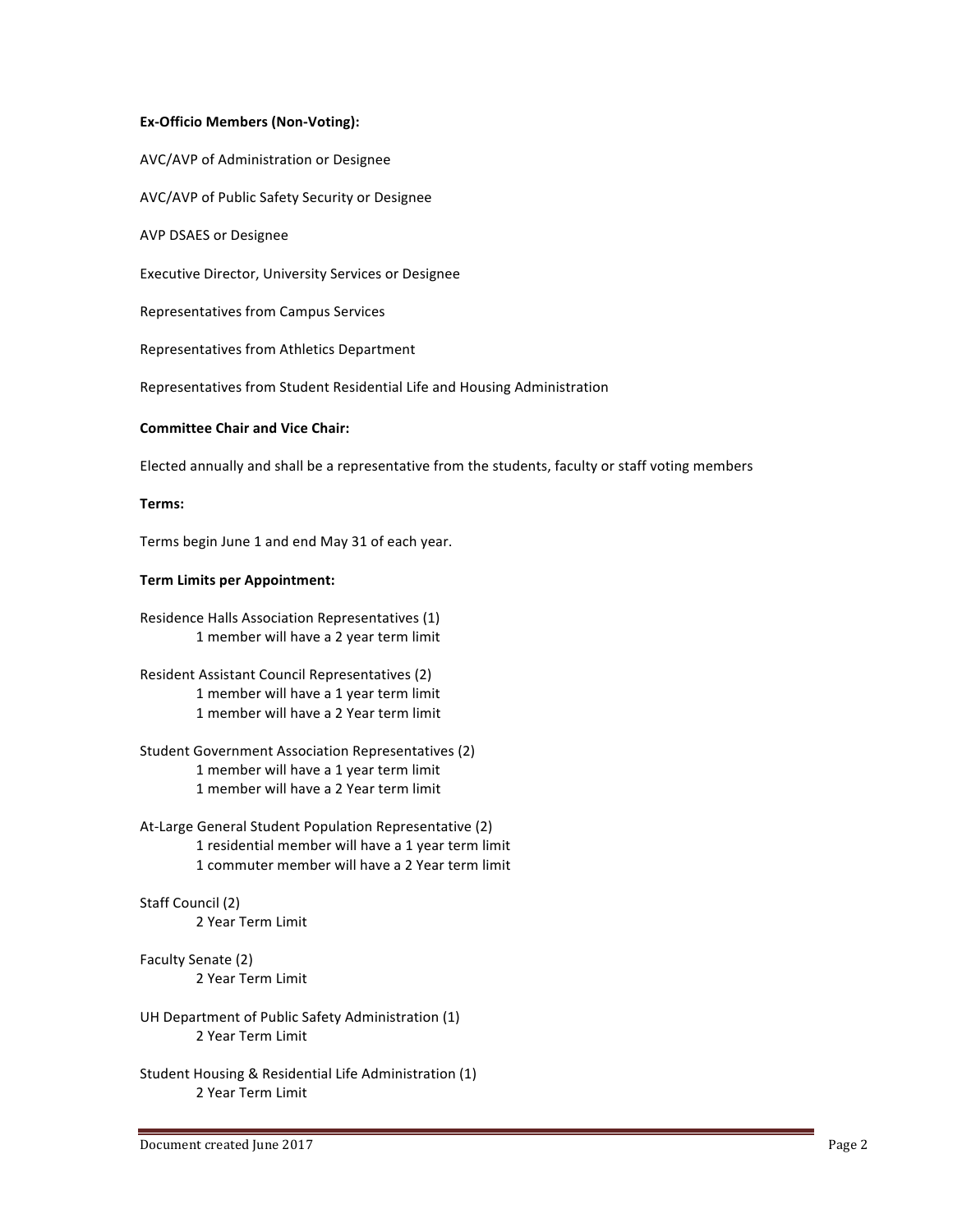## **Ex-Officio Appointing Authority:**

Executive Director, University Services

## Administrative Support for the Committee shall be provided by:

University Services 

### **Cougar Card Advisory Committee Organization:**

- 1. The Cougar Card Advisory Committee (CCAC) shall organize itself by electing its Chair (one year term), and Vice Chair (one year term) from among its voting membership and determine its time and place of meetings. Other meetings may be called as necessary.
- 2. In the absence of the Chair, the Vice-Chair shall preside with the full authority of the Chair.
- 3. These By-laws may be amended by a 2/3 vote of the voting members present at any regular or special meeting of CCAC, provided that written proposed amendments are presented to CCAC members via the Chair at least two weeks prior to the meeting. All amendments are subject to approval of the Associate Vice President for Administration.

## **Meeting schedule:**

During the academic school year the committee shall meet at least twice during both the Fall and Spring semesters on the  $4<sup>th</sup>$  Friday of the designated month or monthly as determined by committee.

#### **Cougar Card Advisory Committee Pre-Meeting Procedures:**

- 1. The Cougar Card Advisory Committee (CCAC) will hold an orientation for its new and returning members. This orientation will review the accomplishments of the previous year, highlight the goals/targets for the upcoming year.
- 2. The Committee Chair, Vice Chair and representatives from Cougar Card shall meet prior to the committee meeting to develop an agenda for the meeting at least 3 weeks in advance.
- 3. CCAC members shall have the right to request items to be included onto the meeting agenda for the committee to review.
- 4. The Cougar Card Manager shall compile recommendations, proposals, or grievances regarding Cougar Card services for Committee review.
- 5. An agenda of items shall be sent to both voting and non-voting members of the Committee and appropriate administrative personnel not less than one  $(1)$  day prior to the meeting.

#### **Cougar Card Advisory Committee Meeting Procedures:**

- 1. Meeting organizer willsend the committee a meeting reminder at least one week in advance.
- 2. Members are expected to attend all meetings. If a member is absent from two meetings, they may be removed from the committee.
- 3. Committee chair shall ensure that committee follows a formal process which includes calling meeting to order, establishing quorum and ensuring quorum is met, gaining approval for prior meeting minutes, soliciting formal votes when applicable, and adjourning meeting.
- 4. CCAC shall be privileged to establish any subcommittees as shall be deemed advisable.
- 5. Meeting minutes should reflect any action(s) taken by the Committee.